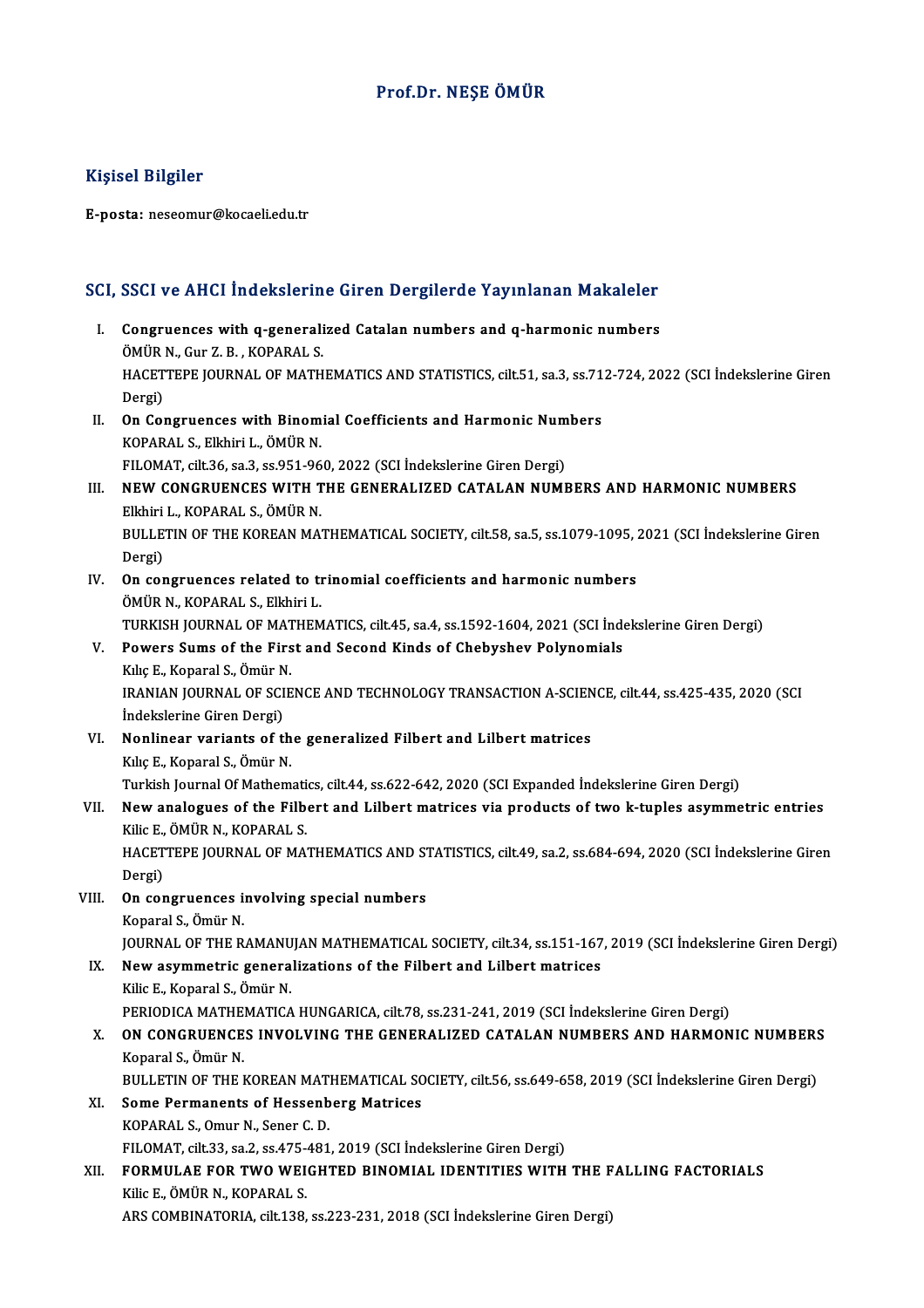| XIII.  | SOME INTERESTING CONGRUENCES FOR BALLOT NUMBERS                                                          |
|--------|----------------------------------------------------------------------------------------------------------|
|        | ÖMÜR N., KOPARAL S.                                                                                      |
|        | MISKOLC MATHEMATICAL NOTES, cilt.19, sa.2, ss.1079-1094, 2018 (SCI Indekslerine Giren Dergi)             |
| XIV.   | On congruences related to central binomial coefficients, harmonic and Lucas numbers                      |
|        | KOPARAL S., ÖMÜR N.                                                                                      |
|        | TURKISH JOURNAL OF MATHEMATICS, cilt.40, sa.5, ss.973-985, 2016 (SCI İndekslerine Giren Dergi)           |
| XV.    | FORMULAS FOR BINOMIAL SUMS INCLUDING POWERS OF FIBONACCI AND LUCAS NUMBERS                               |
|        | Kilic E., Akkus I., Omur N., ULUTAS Y.                                                                   |
|        | UNIVERSITY POLITEHNICA OF BUCHAREST SCIENTIFIC BULLETIN-SERIES A-APPLIED MATHEMATICS AND                 |
|        | PHYSICS, cilt.77, sa.4, ss.69-78, 2015 (SCI İndekslerine Giren Dergi)                                    |
| XVI.   | SOME CONGRUENCES INVOLVING NUMBERS B (p,k-d)                                                             |
|        | ÖMÜR N., KOPARAL S.                                                                                      |
|        | UTILITAS MATHEMATICA, cilt 95, ss.307-317, 2014 (SCI Indekslerine Giren Dergi)                           |
| XVII.  | RIORDAN GROUP APPROACHES IN MATRIX FACTORIZATIONS                                                        |
|        | Kilic E., ÖMÜR N., TATAR G.                                                                              |
|        | BULLETIN OF THE IRANIAN MATHEMATICAL SOCIETY, cilt.38, sa.2, ss.491-506, 2012 (SCI Indekslerine Giren    |
|        | Dergi)                                                                                                   |
| XVIII. | GENERAL SOLUTION TO THE DECIMAL FRACTION OF GENERALIZED FIBONACCI SERIES                                 |
|        | ÖMÜR N., ULUTAS Y. T.                                                                                    |
|        | UTILITAS MATHEMATICA, cilt.87, ss.191-197, 2012 (SCI İndekslerine Giren Dergi)                           |
| XIX.   | On Reciprocal Series of Generalized Fibonacci Numbers with Subscripts in Arithmetic Progression          |
|        | Omur <sub>N</sub>                                                                                        |
|        | DISCRETE DYNAMICS IN NATURE AND SOCIETY, 2012 (SCI İndekslerine Giren Dergi)                             |
| XX.    | FORMULAS FOR WEIGHTED BINOMIAL SUMS USING THE POWERS OF TERMS OF BINARY                                  |
|        | <b>RECURRENCES</b>                                                                                       |
|        | Kilic E., ULUTAS Y. T., ÖMÜR N.                                                                          |
|        | MISKOLC MATHEMATICAL NOTES, cilt.13, sa.1, ss.53-65, 2012 (SCI İndekslerine Giren Dergi)                 |
| XXI.   | SUMS OF PRODUCTS OF THE TERMS OF THE GENERALIZED LUCAS SEQUENCE {V-kn}                                   |
|        | Kilic E. ULUTAS Y. ÖMÜR N.                                                                               |
|        | HACETTEPE JOURNAL OF MATHEMATICS AND STATISTICS, cilt.40, sa.2, ss.147-161, 2011 (SCI Indekslerine Giren |
|        |                                                                                                          |
| XXII.  | Dergi)<br>BINOMIAL SUMS WHOSE COEFFICIENTS ARE PRODUCTS OF TERMS OF BINARY SEQUENCES                     |
|        | Kilic E, ÖMÜR N., ULUTAS Y.                                                                              |
|        | UTILITAS MATHEMATICA, cilt.84, ss.45-52, 2011 (SCI Indekslerine Giren Dergi)                             |
| XXIII. | Some Finite Sums Involving Generalized Fibonacci and Lucas Numbers                                       |
|        | Kilic E., ÖMÜR N., ULUTAS T.                                                                             |
|        |                                                                                                          |
|        | DISCRETE DYNAMICS IN NATURE AND SOCIETY, cilt.2011, 2011 (SCI Indekslerine Giren Dergi)                  |
| XXIV.  | ALTERNATING SUMS OF THE POWERS OF FIBONACCI AND LUCAS NUMBERS                                            |
|        | Kilic E., ÖMÜR N., ULUTAS Y.                                                                             |
|        | MISKOLC MATHEMATICAL NOTES, cilt.12, sa.1, ss.87-103, 2011 (SCI İndekslerine Giren Dergi)                |
| XXV.   | CONICS CHARACTERIZING THE GENERALIZED FIBONACCI AND LUCAS SEQUENCES WITH INDICES IN                      |
|        | <b>ARITHMETIC PROGRESSIONS</b>                                                                           |
|        | Kilic E, ÖMÜR N                                                                                          |
|        | ARS COMBINATORIA, cilt 94, ss 459-464, 2010 (SCI İndekslerine Giren Dergi)                               |
| XXVI.  | FACTORIZATIONS OF THE PASCAL MATRIX VIA A GENERALIZED SECOND ORDER RECURRENT                             |
|        | <b>MATRIX</b>                                                                                            |
|        | Kilic E., ÖMÜR N., TATAR G., ULUTAS Y.                                                                   |
|        | HACETTEPE JOURNAL OF MATHEMATICS AND STATISTICS, cilt.38, sa.3, ss.305-316, 2009 (SCI Indekslerine Giren |
|        | Dergi)                                                                                                   |
| XXVII. | MATRIX REPRESENTATION OF THE SECOND ORDER RECURRENCE {u(kn)}                                             |
|        | Kilic E., Oemuer N., Ulutas Y.T.                                                                         |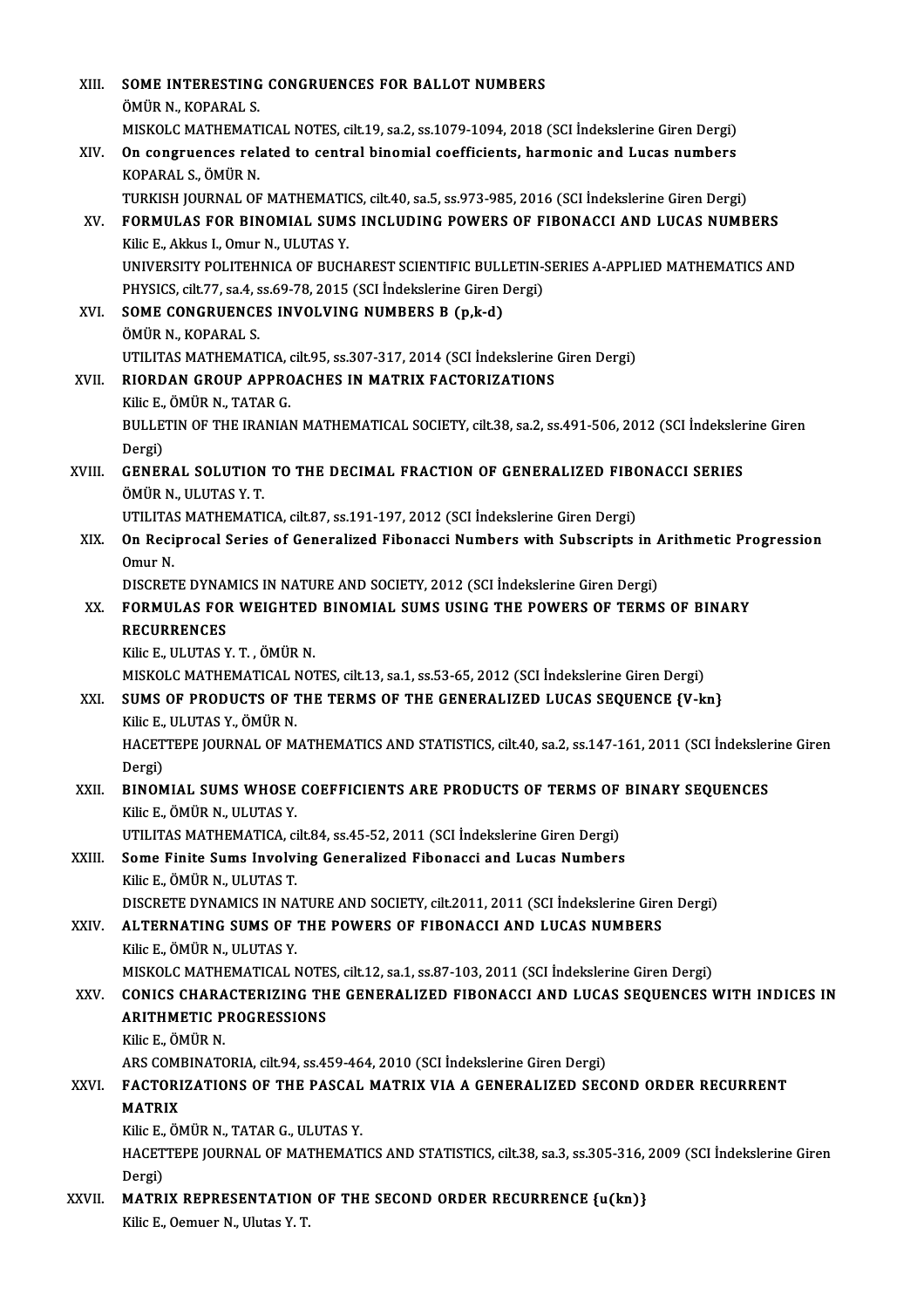ARS COMBINATORIA, cilt.93, ss.181-190, 2009 (SCI İndekslerine Giren Dergi)

- ARS COMBINATORIA, cilt.93, ss.181-190, 2009 (SCI indekslerine Giren<br>XXVIII. Parametrized fibonacci search method with k-Lucas numbers ARS COMBINATORIA, cilt.93, ss.18<br>Parametrized fibonacci searc<br>DEMİR A., ÖMÜR N., ULUTAS Y. T.<br>APPLIED MATHEMATICS AND CO DEMİR A., ÖMÜR N., ULUTAS Y. T.<br>APPLIED MATHEMATICS AND COMPUTATION, cilt.198, sa.1, ss.355-360, 2008 (SCI İndekslerine Giren Dergi)
- XXIX. Optimization by k-Lucas numbers DEMİRA.,ÖMÜRN.,ULUTASY.T. APPLIED MATHEMATICS AND COMPUTATION, cilt.197, sa.1, ss.366-371, 2008 (SCI İndekslerine Giren Dergi)

## Diğer Dergilerde Yayınlanan Makaleler

- Iger Dergilerde Yayınlanan Makaleler<br>I. Sums involving generalized harmonic and Daehee numbers<br>ÖMÜP N. Kanarel S. Songhorde Tag<br>Sums involving ge<br>ÖMÜR N., Koparal S.<br>NOTES ON NUMPER NOTES ON NUMBER THEORY AND DISCRETE MATHEMATICS, cilt.28, sa.1, ss.92-99, 2022 (ESCI İndekslerine Giren<br>Dergi) ÖMÜR N., Koparal S. NOTES ON NUMBER THEORY AND DISCRETE MATHEMATICS, cilt.28, sa.1<br>Dergi)<br>II. Diophantine Equations Related with Linear Binary Recurrences<br>VILICE AVVIS LÖMÜRN
- Dergi)<br>Diophantine Equations R<br>KILIÇ E., AKKUŞ İ., ÖMÜR N.<br>IRANIAN IQURNAL OE MAT Diophantine Equations Related with Linear Binary Recurrences<br>KILIÇ E., AKKUŞ İ., ÖMÜR N.<br>IRANIAN JOURNAL OF MATHEMATICAL SCIENCES AND INFORMATICS, cilt.17, sa.1, ss.11-26, 2022 (ESCI<br>İndekalerine Cirer Dergi) KILIÇ E., AKKUŞ İ., ÖMÜR N<br>IRANIAN JOURNAL OF MA<br>İndekslerine Giren Dergi)<br>ON BINOMIAL SUMS WI IRANIAN JOURNAL OF MATHEMATICAL SCIENCES AND INFORMATICS, cilt.17, sa.1, ss<br>indekslerine Giren Dergi)<br>III. **ON BINOMIAL SUMS WITH THE TERMS OF SEQUENCES{g(kn)} AND {h(kn)}**<br>KOBARAL S. ÖMÜR N. Colak C. D.
- Indekslerine Giren Dergi)<br>III. ON BINOMIAL SUMS WITH THE TERMS OF SEQUENCES{g(kn)} AND {h(kn)}<br>KOPARAL S., ÖMÜR N., Colak C. D. ON BINOMIAL SUMS WITH THE TERMS OF SEQUENCES{g(kn)} AND {h(kn)}<br>KOPARAL S., ÖMÜR N., Colak C. D.<br>FACTA UNIVERSITATIS-SERIES MATHEMATICS AND INFORMATICS, cilt.36, sa.1, ss.31-42, 2021 (ESCI İndekslerine<br>Ciron Dergi) KOPARAL S.,<br>FACTA UNIVI<br>Giren Dergi)<br>On identitie FACTA UNIVERSITATIS-SERIES MATHEMATICS AND INFORMATICS, cilt.36, sa.1, ss.31-42, 2021 (ESCI İndeksle<br>Giren Dergi)<br>IV. On identities involving generalized harmonic, hyperharmonic and special numbers with Riordan<br>arrays

# Giren D<br>On ider<br>arrays<br><sup>VODAD</sup>! On identities involving gener<br>arrays<br>KOPARAL S., ÖMÜR N., Duran O.<br>SPECIAL MATPICES silt O. 32.1.5

arrays<br>KOPARAL S., ÖMÜR N., Duran O.<br>SPECIAL MATRICES, cilt.9, sa.1, ss.22-30, 2021 (ESCI İndekslerine Giren Dergi)<br>On Binamial Sums and Alternating Binamial Sums affenaralized Fihai

# KOPARAL S., ÖMÜR N., Duran O.<br>SPECIAL MATRICES, cilt.9, sa.1, ss.22-30, 2021 (ESCI İndekslerine Giren Dergi)<br>V. On Binomial Sums and Alternating Binomial Sums ofGeneralized Fibonacci Numbers with<br>FallingFactorials SPECIAL MATRICES<br>On Binomial Sum<br>FallingFactorials<br>KORARAL S. ÖMÜR

On Binomial Sums a<br>FallingFactorials<br>KOPARAL S., ÖMÜR N.<br>MATUEMATICAL SCIE MATHEMATICAL SCIENCES AND APPLICATIONS E-NOTES, cilt.8, sa.2, ss.123-129, 2020 (Diğer Kurumların Hakemli Dergileri) KOPARAL<br>MATHEMA<br>Dergileri)<br>On sener MATHEMATICAL SCIENCES AND APPLICA<br>Dergileri)<br>VI. On generalized Fibonacci quadratics<br>Ömün N. Gün Z. P Dergileri)<br>**On generalized l<br>Ömür N., Gür Z. B.**<br>Nates an Numbar

Ömür N., Gür Z. B.<br>Notes on Number Theory and Discrete Mathematics, cilt.26, sa.2, ss.198-204, 2020 (ESCI İndekslerine Giren Dergi) Ömür N., Gür Z. B.<br>Notes on Number Theory and Discrete Mathematics, cilt.26, sa.2, ss.198-204, 2020 (E.<br>VII. ON BINOMIAL TRIPLE SUMS INVOLVING FIBONACCI AND LUCAS NUMBERS<br>ÖMÜR N. Duran Q Notes on Number 7<br>**ON BINOMIAL TR<br>ÖMÜR N., Duran O.<br>HONAM MATHEMA** 

ÖMÜR N., Duran O.<br>HONAM MATHEMATICAL JOURNAL, cilt.42, sa.1, ss.49-62, 2020 (ESCI İndekslerine Giren Dergi)

# ÖMÜR N., Duran O.<br>HONAM MATHEMATICAL JOURNAL, cilt.42, sa.1, ss.49-62, 2020 (ESCI İndel<br>VIII. Some congruences involving Catalan, Pell and Fibonacci numbers<br>KOBARAL S. ÖMÜR N HONAM MATHEMATIC<br>Some congruences<br>KOPARAL S., ÖMÜR N.<br>Mathematice Mentioni Some congruences involving Catalan, Pell and Fibonacci numbers<br>KOPARAL S., ÖMÜR N.<br>Mathematica Montisnigri, cilt.48, ss.10-18, 2020 (ESCI İndekslerine Giren Dergi)<br>ON TRIANCI ES WITH COORDINATES OF VERTICES EROM THE TERMS

# KOPARAL S., ÖMÜR N.<br>Mathematica Montisnigri, cilt.48, ss.10-18, 2020 (ESCI İndekslerine Giren Dergi)<br>IX. ON TRIANGLES WITH COORDINATES OF VERTICES FROM THE TERMS OF THE SEQUENCES {U-kn} Mathematica<br>ON TRIANGI<br>AND {V-kn}<br>ÖMÜP N SOV ON TRIANGLES WITH COORDINATES OF VERT<br>AND {V-kn}<br>ÖMÜR N., SOYDAN G., TÜRKER ULUTAŞ Y., Dogru Y.<br>BAD HPVATSKE AKADEMIE ZNANOSTI LIMIETNO

ÖMÜR N., SOYDAN G., TÜRKER ULUTAŞ Y., Dogru Y.

AND {V-kn}<br>ÖMÜR N., SOYDAN G., TÜRKER ULUTAŞ Y., Dogru Y.<br>RAD HRVATSKE AKADEMIJE ZNANOSTI I UMJETNOSTI-MATEMATICKE ZNANOSTI, cilt.24, sa.542, ss.15-27, 2020<br>(ESCI İndekslerine Giren Dergi) RAD HRVATSKE AKADEMIJE ZNANOSTI I UMJETNOS<br>(ESCI İndekslerine Giren Dergi)<br>X. On hyper-dual generalized Fibonacci numbers<br>ÖMÜB N. KOBARAL S.

- (ESCI İndekslerine Gir<br>**On hyper-dual gene**<br>ÖMÜR N., KOPARAL S.<br>NOTES ON NUMPER T On hyper-dual generalized Fibonacci numbers<br>ÖMÜR N., KOPARAL S.<br>NOTES ON NUMBER THEORY AND DISCRETE MATHEMATICS, cilt.26, sa.1, ss.191-198, 2020 (ESCI İndekslerine<br>Ciron Dergi) ÖMÜR N., KO<br>NOTES ON NI<br>Giren Dergi)<br>SOME CONC
- Giren Dergi)<br>XI. SOME CONGRUENCES INVOLVING CATALAN, PELL AND FIBONACCI NUMBERS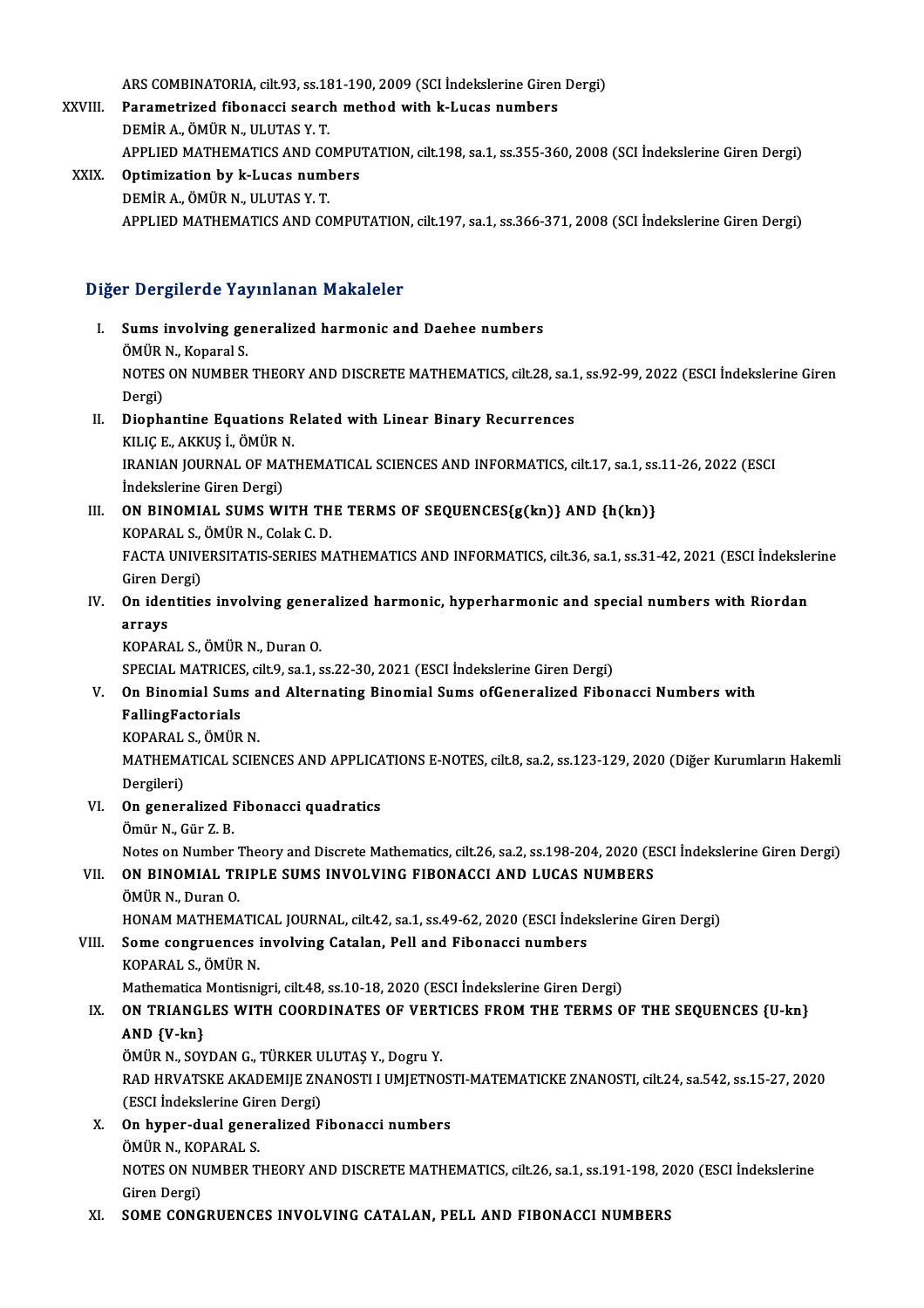Koparal S., Omur N. Koparal S., Omur N.<br>MATHEMATICA MONTISNIGRI, cilt.48, ss.10-18, 2020 (ESCI İndekslerine Giren Dergi)<br>Seme gengruanges for sums invelving bermanis numbars Koparal S., Omur N.<br>MATHEMATICA MONTISNIGRI, cilt.48, ss.10-18, 2020 (ESCI İndeks<br>XII. Some congruences for sums involving harmonic numbers<br>KOPARALS ÖMÜR N MATHEMATICA MONT<br>Some congruences<br>KOPARAL S., ÖMÜR N.<br>Cumburiyat Ssiance Io XII. Some congruences for sums involving harmonic numbers<br>KOPARAL S., ÖMÜR N.<br>Cumhuriyet Science Journal, cilt.39, ss.912-919, 2018 (Diğer Kurumların Hakemli Dergileri) KOPARAL S., ÖMÜR N.<br>Cumhuriyet Science Journal, cilt.39, ss.912-919, 2018 (Diğer Kurumların Hakemli Dergileri)<br>XIII. ON CONGRUENCES WITH THE TERMS OF THE SECOND ORDER SEQUENCES {U-kn} AND {V-kn}<br>KOPARAL S. ÖMÜR N Cumhuriyet Science Jo<br>**ON CONGRUENCES**<br>KOPARAL S., ÖMÜR N.<br>HONAM MATUEMATIC ON CONGRUENCES WITH THE TERMS OF THE SECOND ORDER SEQUENCES {U-kn} AND<br>KOPARAL S., ÖMÜR N.<br>HONAM MATHEMATICAL JOURNAL, cilt.40, sa.3, ss.549-559, 2018 (ESCI İndekslerine Giren Dergi)<br>Sama annlisations of the generalized by KOPARAL S., ÖMÜR N.<br>HONAM MATHEMATICAL JOURNAL, cilt.40, sa.3, ss.549-559, 2018 (ESCI İndekslerine Giren Dergi)<br>XIV. Some applications of the generalized hyperharmonic numbers of order r, Hr\_n(alpha)<br>ÖMÜP N. PH CİN C HONAM MATHEMAT<br>Some applications<br>ÖMÜR N., BİLGİN G.<br>Advances and Annli Some applications of the generalized hyperharmonic numbers of order r, Hr\_n(alpha)<br>ÖMÜR N., BİLGİN G.<br>Advances and Applications in Mathematical Sciences, cilt.17, ss.617-627, 2018 (ESCI İndekslerine Giren Dergi)<br>On the mat OMÜR N., BILGIN G.<br>Advances and Applications in Mathematical Sciences, cilt.17, ss.617-627, 2018 (ESC.<br>XV. On the matrices with the generalized hyperharmonic numbers of order r<br>ÖMÜR N., KOPARAL S. Advances and Applicat<br>**On the matrices wit**<br>ÖMÜR N., KOPARAL S.<br>ASIAN EUROPEAN JOL On the matrices with the generalized hyperharmonic numbers of order r<br>ÖMÜR N., KOPARAL S.<br>ASIAN-EUROPEAN JOURNAL OF MATHEMATICS, cilt.11, sa.3, 2018 (ESCI İndekslerine Giren Dergi)<br>ON CERTAIN HESSENBERC MATRICES RELATED WI XVI. ON CERTAIN HESSENBERG MATRICES RELATED WITH LINEAR RECURRENCES ASIAN-EUROPEAN JOURNAL OF MAN<br>**ON CERTAIN HESSENBERG MAT<br>KOPARAL S., ÖMÜR N., COLAK C. D.<br>FACTA UNIVERSITATIS SERIES MA** FACTA UNIVERSITATIS-SERIES MATHEMATICS AND INFORMATICS, cilt.33, sa.2, ss.153-162, 2018 (ESCI<br>Indekslerine Giren Dergi) KOPARAL S., ÖMÜR N., COLAK C. D. FACTA UNIVERSITATIS-SERIES MATHEMATICS AND INFORMATICS, cilt.33, sa.2, ss.153-162, 2018 (ESCI<br>Indekslerine Giren Dergi)<br>XVII. Some sums related to the terms of generalized Fibonacci autocorrelation sequences {a\_k,n(t)}<br>ÖMÜ İndekslerine Giren Dei<br>Some sums related<br>ÖMÜR N., KOPARAL S.<br>Selmure Üniversitesi E Some sums related to the terms of generalized Fibonacci autocorrelation sequences {a\_k,n(t)}<br>ÖMÜR N., KOPARAL S.<br>Sakarya Üniversitesi Fen Bilimleri Enstitüsü Dergisi, cilt.21, sa.3, ss.307-313, 2017 (Diğer Kurumların Hakem ÖMÜR N., KOPARAL S.<br>Sakarya Üniversitesi Fen Bilimleri Enstitüsü Dergisi, cilt.21, sa.3, ss.307-313, 2017 (Diğer Kurumların Hakemli<br>Dergileri) Sakarya Üniversitesi Fen Bilimleri Enstitüsü Dergisi, cilt.21, sa.3, ss.307-313, 2017 (Diğer Kurumlarıı<br>Dergileri)<br>XVIII. On some congruences with the terms of second order sequence and harmonic numbers<br>ÖMÜR N. KORARAI S Dergileri)<br>**On some congruenc**<br>ÖMÜR N., KOPARAL S.<br>Koraelmas Fen ve Mül On some congruences with the terms of second order sequence and harmonic numbers<br>ÖMÜR N., KOPARAL S.<br>Karaelmas Fen ve Mühendislik Dergisi, cilt.7, ss.586-589, 2017 (Diğer Kurumların Hakemli Dergileri)<br>ON ALTERNATING WELGHT ÖMÜR N., KOPARAL S.<br>Karaelmas Fen ve Mühendislik Dergisi, cilt.7, ss.586-589, 2017 (Diğer Kurumların Hake<br>XIX. ON ALTERNATING WEIGHTED BINOMIAL SUMS WITH FALLING FACTORIALS<br>Kilia E. ÖMÜR N. KORARAL S. Karaelmas Fen ve Mühendisli<br>ON ALTERNATING WEIGHT<br>Kilic E., ÖMÜR N., KOPARAL S.<br>PULLETIN OF MATHEMATICA ON ALTERNATING WEIGHTED BINOMIAL SUMS WITH FALLING FACTORIALS<br>Kilic E., ÖMÜR N., KOPARAL S.<br>BULLETIN OF MATHEMATICAL ANALYSIS AND APPLICATIONS, cilt.9, sa.1, ss.58-64, 2017 (ESCI İndekslerine Giren<br>Dergi) Kilic E.,<br>BULLE<br>Dergi)<br>(e. k.n. BULLETIN OF MATHEMATICAL ANALYSIS AND APPLICATIONS, cilt.9, sa.1, ss.58-64, 2017 (ESCI İndekslerine<br>Dergi)<br>XX. {a-k,n(t)} genelleştirilmiş Fibonacci otokorelasyon dizilerinin terimlerini içeren bazı bağıntılar<br>ÖMÜP N. KORA Dergi)<br>{<mark>a-k,n(t)} genelleşti</mark><br>ÖMÜR N., KOPARAL S.<br>SAÜ Fen Bilimleri Der {a-k,n(t)} genelleştirilmiş Fibonacci otokorelasyon dizilerinin terimlerini içere<br>ÖMÜR N., KOPARAL S.<br>SAÜ Fen Bilimleri Dergisi, cilt.21, ss.307-313, 2017 (Diğer Kurumların Hakemli Dergileri)<br>(a k n(t)) genellestisinmiş Fi ÖMÜR N., KOPARAL S.<br>SAÜ Fen Bilimleri Dergisi, cilt.21, ss.307-313, 2017 (Diğer Kurumların Hakemli Dergileri)<br>XXI. {a-k,n(t)} genelleştieirmiş Fibonacci otokorelasyon dizileriiinin terimlerini içeren bazı bağıntılar<br>ÖM SAÜ Fen Bilimleri Derg<br>{a-k,n(t)} genelleşti<br>ÖMÜR N., KOPARAL S.<br>SAÜ Fen Bilimleri Derg {a-k,n(t)} genelleştieirmiş Fibonacci otokorelasyon dizileriiinin terimlerini içer<br>ÖMÜR N., KOPARAL S.<br>SAÜ Fen Bilimleri Dergisi, cilt.21, ss.307-313, 2017 (Diğer Kurumların Hakemli Dergileri)<br>On identities for sequences o OMÜR N., KOPARAL S.<br>SAÜ Fen Bilimleri Dergisi, cilt.21, ss.307-313, 2017 (Diğer Kurumların Hakemli Dergileri)<br>XXII. On identities for sequences of binomial sums with the terms of sequences {u(kn)} and {v(kn)}<br>ÖMÜR N., ŞENE SAÜ Fen Bilimleri Dergisi, cilt.21, ss.307-313, 2017 (Diğer Kurumların Hakemli Dergileri) On identities for sequences of binomial sums with the terms of sequences {u(kn)} and {v(kn)}<br>ÖMÜR N., ŞENER C. D.<br>EUROPEAN JOURNAL OF PURE AND APPLIED MATHEMATICS, cilt.10, sa.3, ss.506-515, 2017 (ESCI İndekslerine<br>Ciron D ÖMÜR N., ŞEN<br>EUROPEAN J(<br>Giren Dergi)<br>CENERAL 17 EUROPEAN JOURNAL OF PURE AND APPLIED MATHEMATICS, cilt.10, sa.3, ss.506-515, 2017 (ESCI İndekslerin<br>Giren Dergi)<br>XXIII. GENERALIZED BINOMIAL CONVOLUTION OF THE mth POWERS OF THE CONSECUTIVE INTEGERS<br>WITH THE CENERAL EIRONA Giren Dergi)<br>XXIII. GENERALIZED BINOMIAL CONVOLUTION OF THE mth POWERS OF THE CONSECUTIVE INTEGERS<br>WITH THE GENERAL FIBONACCI SEQUENCE<br>Kilic E., Akkus I., ÖMÜR N., Ulutas Y. WITH THE GENERAL FIBONACCI SEQUENCE WITH THE GENERAL FIBONACCI SEQUENCE<br>Kilic E., Akkus I., ÖMÜR N., Ulutas Y.<br>DEMONSTRATIO MATHEMATICA, cilt.49, sa.4, ss.379-385, 2016 (ESCI İndekslerine Giren Dergi)<br>Tura Vanianta of the Bosinnasel Sunar Catalan Matriy. XXIV. Two Variants of the Reciprocal Super Catalan Matrix<br>Kilic E., ÖMÜR N., KOPARAL S., Ulutas Y. DEMONSTRATIO MATHEMATICA, cilt.49<br>Two Variants of the Reciprocal Sup<br>Kilic E., ÖMÜR N., KOPARAL S., Ulutas Y.<br>KYUNCROOK MATHEMATICAL JOURNA Two Variants of the Reciprocal Super Catalan Matrix<br>Kilic E., ÖMÜR N., KOPARAL S., Ulutas Y.<br>KYUNGPOOK MATHEMATICAL JOURNAL, cilt.56, sa.2, ss.409-418, 2016 (ESCI İndekslerine Giren Dergi)<br>Familias of Primitive Bythegersen Kilic E., ÖMÜR N., KOPARAL S., Ulutas Y.<br>KYUNGPOOK MATHEMATICAL JOURNAL, cilt.56, sa.2, ss.409-418, 2016 (ESCI İndekslerine Giren Dergi)<br>XXV. Families of Primitive Pythagorean Triples Involving Terms of Generalized Fib KYUNGPOOF<br>Families of<br>Sequences<br>ÖMÜP N-SE Families of Primitive Pythagore<br>Sequences<br>ÖMÜR N., SENER C. D. , KOPARAL S.<br>JOUPNAL OF MATHEMATICAL EVTE Sequences<br>ÖMÜR N., SENER C. D. , KOPARAL S.<br>JOURNAL OF MATHEMATICAL EXTENSION, cilt.10, sa.4, ss.45-59, 2016 (ESCI İndekslerine Giren Dergi) XXVI. Some congruences related to harmonic numbers and the terms of the second order sequences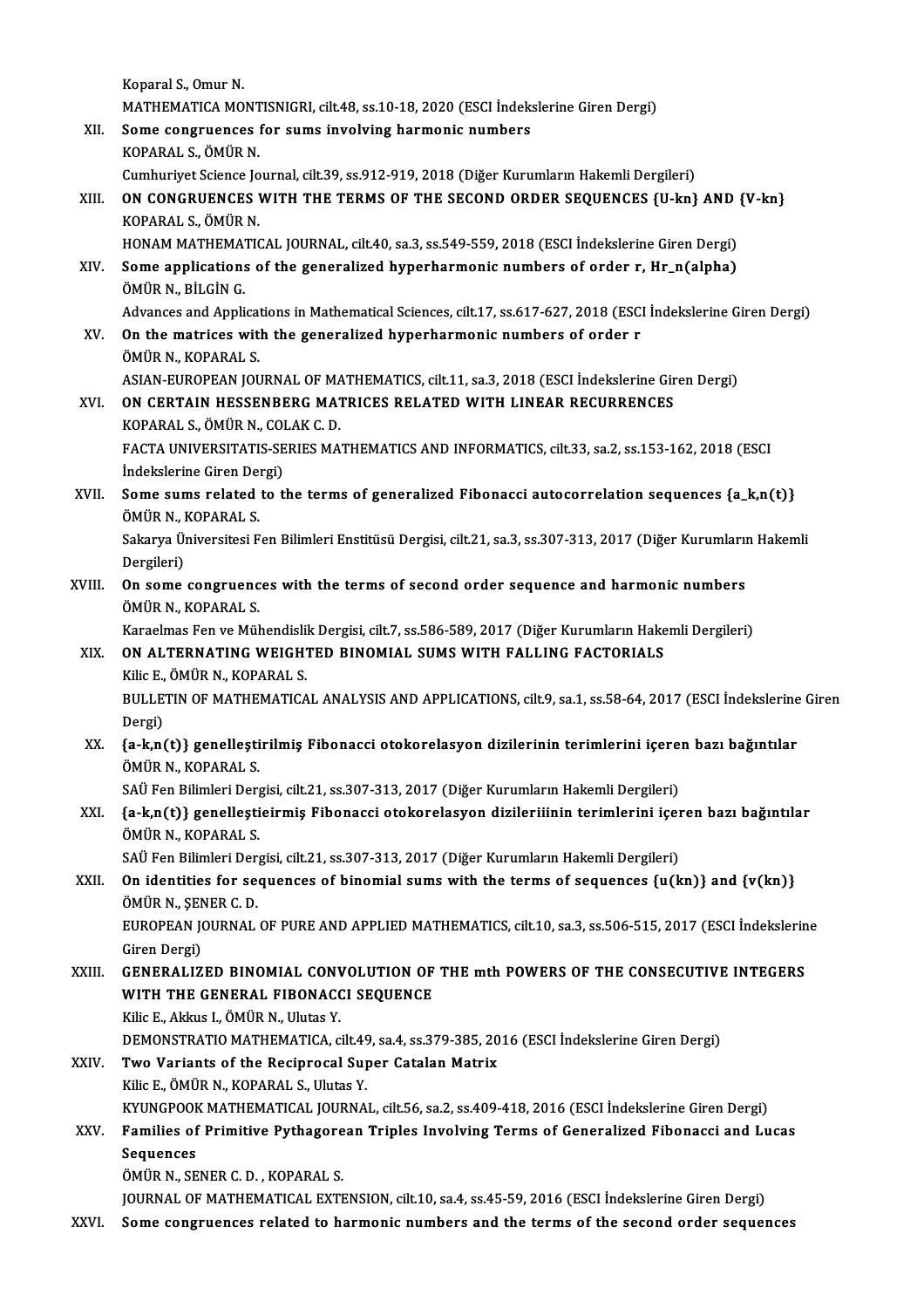|              | ÖMÜR N., KOPARAL S.                                                                                                                               |
|--------------|---------------------------------------------------------------------------------------------------------------------------------------------------|
|              | Mathematica Moravica, cilt.20, ss.23-37, 2016 (Diğer Kurumların Hakemli Dergileri)                                                                |
| XXVII.       | On congruences with the terms of second order sequence Q_n                                                                                        |
|              | ÖMÜR N., KOPARAL S.                                                                                                                               |
|              | Journal of Algebra, Number Theory: Advances and Applications, cilt.15, ss.15-39, 2016 (Diğer Kurumların Hakemli                                   |
|              | Dergileri)                                                                                                                                        |
| XXVIII.      | Generalized Binomial Convolution of the m-th Powers of the Consecutive Integers with the General                                                  |
|              | <b>Fibonacci Sequences</b>                                                                                                                        |
|              | KILIÇ E, AKKUŞ İ, ÖMÜR N, TÜRKER ULUTAŞ Y.                                                                                                        |
|              | Demonstratio Mathematica, cilt.49, sa.4, ss.379-385, 2016 (Diğer Kurumların Hakemli Dergileri)                                                    |
| XXIX.        | A curious matrix-sum identity and certain finite sums identities                                                                                  |
|              | Kilic E., Akkus I., ÖMÜR N., ULUTAS Y.                                                                                                            |
|              | ASIAN-EUROPEAN JOURNAL OF MATHEMATICS, cilt.8, sa.3, 2015 (ESCI İndekslerine Giren Dergi)                                                         |
| XXX.         | Various sums including the generalized Fibonacci and Lucas numbers                                                                                |
|              | KILIÇ E, ÖMÜR N, AKKUŞ İ, TÜRKER ULUTAŞ Y.                                                                                                        |
|              | Palestine Journal of Mathematics, cilt.4, ss.319-326, 2015 (Diğer Kurumların Hakemli Dergileri)                                                   |
| XXXI.        | Generalized binary recurrent quasi cyclic matrices                                                                                                |
|              | KILIÇ E., TÜRKER ULUTAŞ Y., AKKUŞ İ., ÖMÜR N.                                                                                                     |
|              | Annales Mathematicae et Informaticae, cilt.43, ss.103-112, 2014 (Diğer Kurumların Hakemli Dergileri)                                              |
| XXXII.       | A new perspective to the sequences of t order                                                                                                     |
|              | ÖMÜR N., KOPARAL S., ŞENER C. D.                                                                                                                  |
|              | International Journal of Computer Applications, cilt.86, ss.29-33, 2014 (Diğer Kurumların Hakemli Dergileri)                                      |
| XXXIII.      | Some weighted sums of products of Lucas sequences                                                                                                 |
|              | KILIÇ E, ÖMÜR N.                                                                                                                                  |
| <b>XXXIV</b> | Integers, 2013 (Diğer Kurumların Hakemli Dergileri)<br>A formula for the generating functions of powers of Horadam'xxs sequence with additional 2 |
|              | parameters                                                                                                                                        |
|              | KILIÇ E, TÜRKER ULUTAŞ Y, ÖMÜR N.                                                                                                                 |
|              | JOURNAL OF INTEGER SEQUENCES, cilt.14, ss.1-8, 2011 (Diğer Kurumların Hakemli Dergileri)                                                          |
| <b>XXXV</b>  | A formula for the Generating Functions of Powers of Horadam'xxs Sequences with Additional 2                                                       |
|              | <b>Parameters</b>                                                                                                                                 |
|              | KILIÇ E, TÜRKER ULUTAŞ Y., ÖMÜR N.                                                                                                                |
|              | Journal of Integer Sequences, cilt.14, ss.1-8, 2011 (Diğer Kurumların Hakemli Dergileri)                                                          |
| <b>XXXVI</b> | New Identities for F 2n and F 2n 1                                                                                                                |
|              | TÜRKER ULUTAŞ Y., ÖMÜR N.                                                                                                                         |
|              | International Mathematical Forum, cilt.3, ss.147-149, 2008 (Diğer Kurumların Hakemli Dergileri)                                                   |
| XXXVII.      | An interesting table related to Fibonacci numbers                                                                                                 |
|              | ÖMÜR N., TÜRKER ULUTAŞ Y.                                                                                                                         |
|              | Note di matematica, cilt.27, ss.285-288, 2007 (Diğer Kurumların Hakemli Dergileri)                                                                |
| XXXVIII.     | An interesting table contained binormial coefficients                                                                                             |
|              | TÜRKER ULUTAŞ Y., ÖMÜR N.                                                                                                                         |
|              | International Journal of Contemporary Mathematical Sciences, cilt.1, 2006 (Diğer Kurumların Hakemli Dergileri)                                    |
| <b>XXXIX</b> | The applications of Desergues theorem in triangle geometry                                                                                        |
|              | ÖMÜR N., BİLR s.                                                                                                                                  |
|              | Hadronic Journal, cilt.29, ss.429-436, 2006 (Diğer Kurumların Hakemli Dergileri)                                                                  |
| XL.          | An Interesting Table Contained Binomial Coefficients<br>TÜRKER ULUTAŞ Y., ÖMÜR N.                                                                 |
|              | International Journal of Contemporary Mathematical Sciences, cilt.1, sa.6, ss.285-288, 2006 (Diğer Kurumların                                     |
|              | Hakemli Dergileri)                                                                                                                                |
| XLI.         | wo operations in triangle plane                                                                                                                   |
|              | ÖMÜR N., BİLİR s.                                                                                                                                 |
|              |                                                                                                                                                   |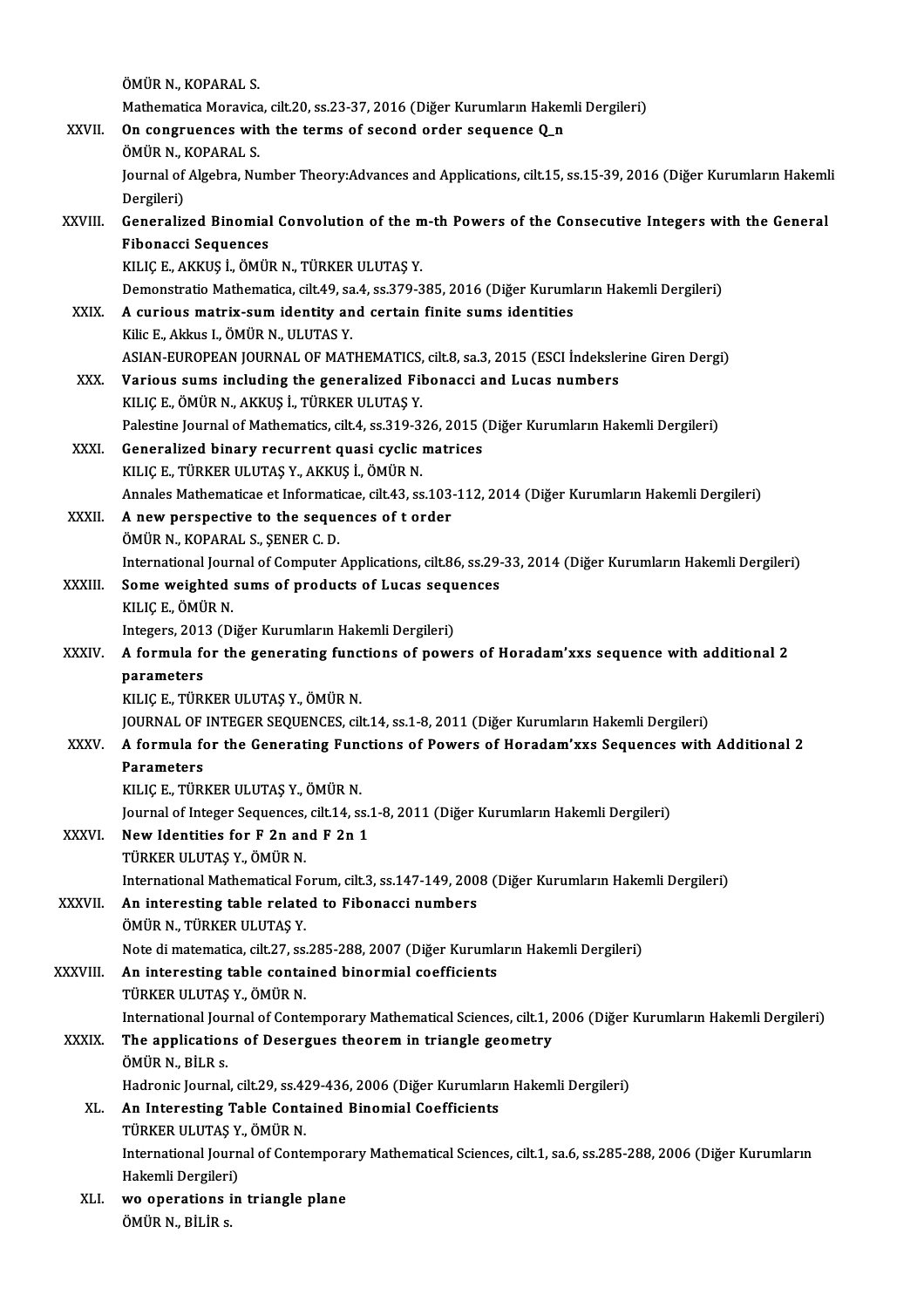Algebras, Groups and Geometries, cilt.22, 2005 (Diğer Kurumların Hakemli Dergileri)<br>A remark en a Steiner Lebmus and the autemedian triangle

Algebras, Groups and Geometries, cilt.22, 2005 (Diğer Kurumların H<br>XLII. A remark on a Steiner Lehmus and the automedian triangle<br>PH DS ÖMÜD N Algebras, Groups<br><mark>A remark on a S</mark><br>BİLİR S., ÖMÜR N.<br>The Mathematical A remark on a Steiner Lehmus and the automedian triangle<br>BİLİR S., ÖMÜR N.<br>The Mathematical Gazette, cilt.88, ss.134-136, 2004 (Diğer Kurumların Hakemli Dergileri)

### Kitap & Kitap Bölümleri

- Itap & Kitap Bölümleri<br>I. Lineer Cebir ve Çözümlü Uygulamaları<br>ÖMÜP N. TÜRKER III UTAS V p & IIItap Botaniiori<br>Lineer Cebir ve Çözümlü U<br>ÖMÜR N., TÜRKER ULUTAŞ Y.<br>Umuttana Yayınları, Kasaali 2 Lineer Cebir ve Çözümlü Uygu<br>ÖMÜR N., TÜRKER ULUTAŞ Y.<br>Umuttepe Yayınları, Kocaeli, 2019<br>Lineer Cebir ve Çözümlü Prebl ÖMÜR N., TÜRKER ULUTAŞ Y.<br>Umuttepe Yayınları, Kocaeli, 2019<br>II. Lineer Cebir ve Çözümlü Problemler<br>ÖMÜP N. TÜRKER III IITAS Y
- Umuttepe Yayınları, Kocaeli, 2<br>Lineer Cebir ve Çözümlü F<br>ÖMÜR N., TÜRKER ULUTAŞ Y.<br>Umuttana Yayınları, Kasaali, 2 Lineer Cebir ve Çözümlü Probl<br>ÖMÜR N., TÜRKER ULUTAŞ Y.<br>Umuttepe Yayınları, Kocaeli, 2015

# umuttepe rayınları, Kocaeli, 2015<br>Hakemli Kongre / Sempozyum Bildiri Kitaplarında Yer Alan Yayınlar

- akemli Kongre / Sempozyum Bildiri Kitaplarında Yer A<br>I. On q-congruences involving q-generalized Catalan numbers<br>Cür Z P. ÖMÜP N. KOPARALS I. On q-congruences involving q-generalized Catalan numbers 5th International Gap Mathematics-Engineering-Science and HealthSciences Congress, Şanlıurfa, Türkiye, 4 - 06<br>Aralık 2020 Gür Z. B., ÖMÜR N., KOPARAL S. Sth International Gap Mathematics-Engineering-Science and HealthSciences<br>Aralık 2020<br>II. On Umbral methods and generalized harmonic numbers H\_(n) (a)<br>Duran Ö, KOBARAL S, ÖMÜR N
- Aralık 2020<br>**On Umbral methods and gen<br>Duran Ö., KOPARAL S., ÖMÜR N.**<br>International Mermare Sciences On Umbral methods and generalized harmonic numbers H\_(n) (a)<br>Duran Ö., KOPARAL S., ÖMÜR N.<br>International Marmara Sciences Congress (Autumn) 2019, Kocaeli, Türkiye, 1 - 03 Kasım 2019, ss.1077-1082<br>On generalized hunerharmon
- Duran Ö., KOPARAL S., ÖMÜR N.<br>International Marmara Sciences Congress (Autumn) 2019, Kocaeli, Türkiye, 1 03 Kasım 2019, ss<br>III. On generalized hyperharmonic numbers of order r, H\_{n}{r} (a) with Riordan Arrays<br>Duran Ö., International Marmara Sciences<br>**On generalized hyperharmo**l<br>Duran Ö., ÖMÜR N., KOPARAL S.<br>International Marmara Sciences On generalized hyperharmonic numbers of order r, H\_{n}{r} (a) with Riordan Arrays<br>Duran Ö., ÖMÜR N., KOPARAL S.<br>International Marmara Sciences Congress (Autumn) 2019, Kocaeli, Türkiye, 1 - 03 Kasım 2019, ss.1065-1070<br>Congw Duran Ö., ÖMÜR N., KOPARAL S.<br>International Marmara Sciences Congress (Autumn) 2019, Kocaeli, Türkiye, 1 - 03 Kasır<br>IV. Congruences related to Harmonik, Balancing and Lucas-Balancing numbers I<br>KORARAL S. ÖMÜR N

# International Marmara<br>Congruences relate<br>KOPARAL S., ÖMÜR N.<br>2. Uluslarerası Cap Ma Congruences related to Harmonik, Balancing and Lucas-Balancing numbers I<br>KOPARAL S., ÖMÜR N.<br>2. Uluslararası Gap Matematik-Mühendislik-Fen ve Sağlık Bilimleri Kongresi, Adıyaman, Türkiye, 21 - 23 Haziran<br>2010

KOPA<br>2. Ulus<br>2019<br>Congr 2. Uluslararası Gap Matematik-Mühendislik-Fen ve Sağlık Bilimleri Kongresi, Adıyaman, T<br>2019<br>V. Congruences related to Harmonik, Balancing and Lucas-Balancing numbers II<br>KORARAL S. ÖMÜR N

2019<br>V. Congruences related to Harmonik, Balancing and Lucas-Balancing numbers II KOPARAL S., ÖMÜR N.

2. Uluslararası Gap Matematik-Mühendislik-Fen ve Sağlık Bilimleri Kongresi, Adıyaman, Türkiye, 21 - 23 Haziran<br>2019 2. Uluslararası Gap Matematik-Mühendislik-Fen ve Sağlık Bilimleri Kongresi, Adıyaman,<br>2019<br>VI. Congruences related to harmonic, balancing and Lucas-balancing numbers I<br>KORARALS, ÖMÜR N

2019<br>Congruences relate<br>KOPARAL S., ÖMÜR N.<br>2. Hluslararası CAP Me

KOPARAL S., ÖMÜR N.<br>2. Uluslararası GAP Matematik - Mühendislik - Fen ve Sağlık Bilimleri, Adıyaman, Türkiye, 21 - 23 Haziran 2019

KOPARAL S., ÖMÜR N.<br>2. Uluslararası GAP Matematik - Mühendislik - Fen ve Sağlık Bilimleri, Adıyaman, Türkiye<br>VII. Congruences related to harmonic, balancing and Lucas-balancing numbers II<br>KOPARAL S. ÖMÜR N 2. Uluslararası GAP Ma<br>**Congruences relate**<br>KOPARAL S., ÖMÜR N.<br>2. Uluslararası CAP Me

KOPARAL S., ÖMÜR N.<br>2. Uluslararası GAP Matematik - Mühendislik - Fen ve Sağlık Bilimleri, Adıyaman, Türkiye, 21 - 23 Haziran 2019

# KOPARAL S., ÖMÜR N.<br>2. Uluslararası GAP Matematik - Mühendislik - Fen ve<br>VIII. On congruences with q - binomial coefficients<br><sup>VORARAL S.</sup> ÖMÜR N.

2. Uluslararası GAP Ma<br>**On congruences wit**<br>KOPARAL S., ÖMÜR N.<br>InternationalEurasian KOPARAL S., ÖMÜR N.<br>InternationalEurasian Conference on Science, Engineering and Technology, 22 - 23 Kasım 2018

KOPARAL S., ÖMÜR N.<br>InternationalEurasian Conference on Science, Engineering and Technology, 22 - 23 Kasım 2018<br>IX. On matrices with q – analog of the generalized hyperharmonic numbers H\_nr(a) of order r<br>ÖMÜR N. KORARAL S. InternationalEurasian Conference<br> **On matrices with q – analog of<br>
ÖMÜR N., KOPARAL S., ÇOLAK C. D.**<br>
International Eurosian Conference c On matrices with q – analog of the generalized hyperharmonic numbers H\_nr(a) of c<br>ÖMÜR N., KOPARAL S., ÇOLAK C. D.<br>International EurasianConference on Science, Engineering and Technology, 22 - 23 Kasım 2018<br>On matrices wit

ÖMÜR N., KOPARAL S., ÇOLAK C. D.<br>International EurasianConference on Science, Engineering and Technology, 22 - 23 Kasım 201:<br>X. On matrices with q – analog of the generalized hyperharmonic numbers of order r International EurasianConferenc<br>On matrices with q – analog o<br>ÖMÜR N., KOPARAL S., ÇOLAK D.<br>International Eurasian Conferenc X. On matrices with q – analog of the generalized hyperharmonic numbers of order r<br>ÖMÜR N., KOPARAL S., ÇOLAK D.<br>International Eurasian Conference on Science, Engineering and Technology, 22 - 23 Kasım 2018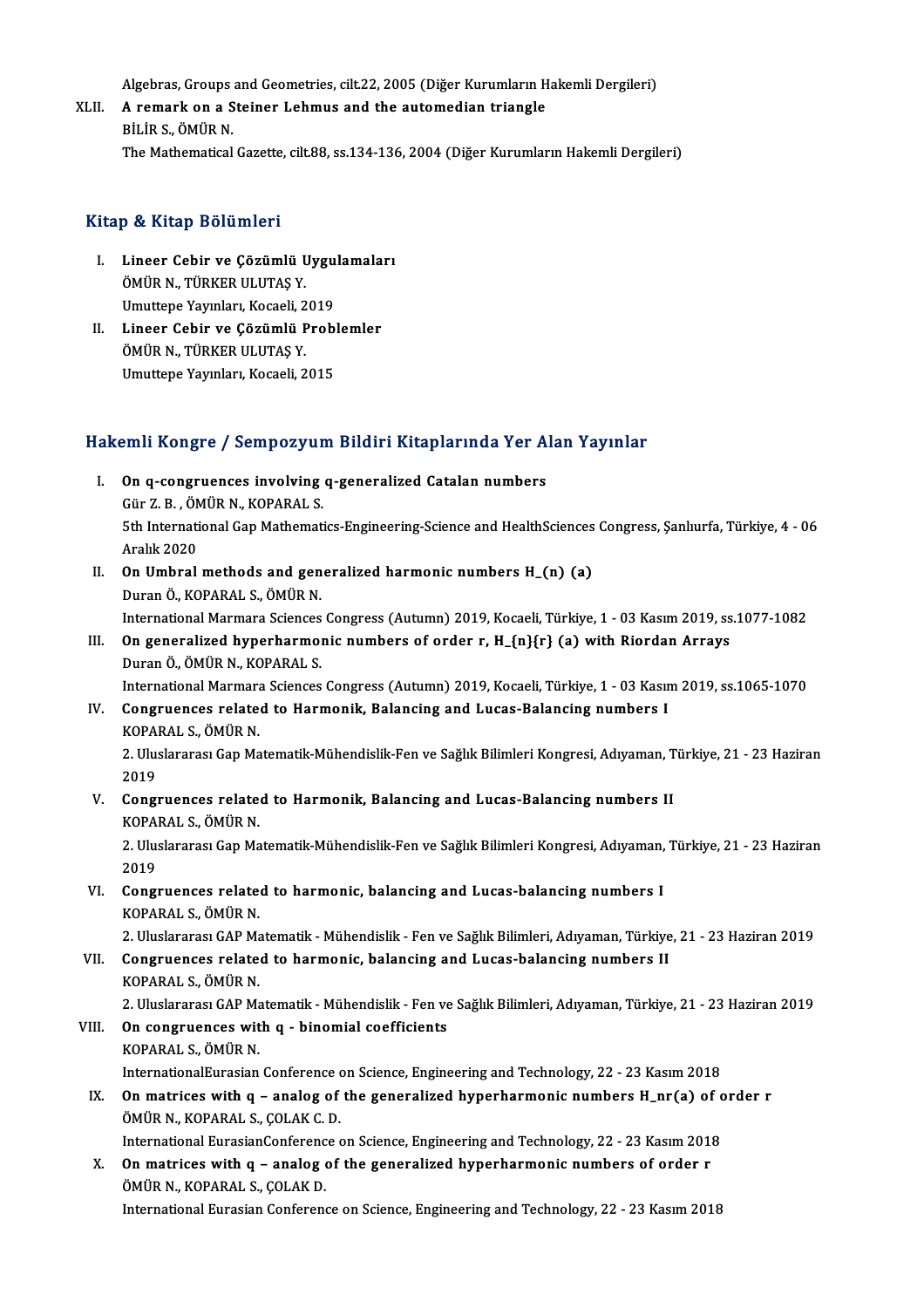| XI.    | Some applications for special sequence involving binomialsums                                                     |
|--------|-------------------------------------------------------------------------------------------------------------------|
|        | ÖMÜR N., KOPARAL S.                                                                                               |
|        | ULUSLARARASI HAKEMLİ GAP ZİRVESİ 1. Uluslararası GAP Matematik -Mühendislik - Fen ve Sağlık Bilimleri, 4 - 07     |
|        | Ekim 2018, ss 412-419                                                                                             |
| XII.   | Some congruences for sums involving Catalan numbers                                                               |
|        | KOPARAL S., ÖMÜR N.                                                                                               |
|        | ULUSLARARASI HAKEMLİ GAP ZİRVESİ 1. Uluslararası GAP Matematik -Mühendislik - Fen ve Sağlık Bilimleri, 4 - 07     |
|        | Ekim 2018, ss 420-426                                                                                             |
| XIII.  | Some congruences for Ballot numbers                                                                               |
|        | KOPARAL S., ÖMÜR N.                                                                                               |
|        | BMS Mathematical Conference, 12 - 14 Temmuz 2018                                                                  |
| XIV.   | On hyper-dual generalized Fibonacci numbers                                                                       |
|        | ÖMÜR N., KOPARAL S.                                                                                               |
|        | BMS Mathematical Conference, 12 - 14 Temmuz 2018                                                                  |
| XV.    | Some congruences for Bollat numbers                                                                               |
|        | KOPARAL S., ÖMÜR N.                                                                                               |
|        | BMS Mathematical Conference, 12 - 14 Temmuz 2018                                                                  |
| XVI.   | On alternating weighted binomial sums with falling factorials                                                     |
|        | KOPARAL S., KILIÇ E., ÖMÜR N.                                                                                     |
|        | 1st International Conference on Mathematical and Related Science, 30 Nisan - 04 Mayıs 2018                        |
| XVII.  | On congruences for sums involving harmonic numbers                                                                |
|        | KOPARAL S., ÖMÜR N.<br>1st International Conference on Mathematical and Related Science, 30 Nisan - 04 Mayıs 2018 |
|        | On identities for sequences of binomial sums with terms of sequences {g_kn} and {h_kn}                            |
| XVIII. | ÖMÜR N., KOPARAL S., ÇOLAK D. C.                                                                                  |
|        | 4th International Conference on Pure and Applied Sciences: Renewable Energies, İstanbul, Türkiye, 23 - 25 Kasım   |
|        | 2017                                                                                                              |
| XIX.   | On identities for binomial sums with terms of sequences {g_kn} and {h_kn}                                         |
|        | ÖMÜR N., KOPARAL S., ÇOLAK C. D.                                                                                  |
|        | The 4th International Conference on Pure and Applied Sciences, İstanbul, Türkiye, 23 - 25 Kasım 2017              |
| XX.    | On Congruences with Terms of The Second Order Sequences and                                                       |
|        | KOPARAL S., ÖMÜR N.                                                                                               |
|        | The 4th International Conference on Pure and Applied Sciences, İstanbul, Türkiye, 23 - 25 Kasım 2017              |
| XXI.   | On Congruences with the terms of second order sequences {U_kn} and {V_kn}                                         |
|        | KOPARAL S., ÖMÜR N.                                                                                               |
|        | 4th International Conference on Pure and Applied Sciences: Renewable Energies, İstanbul, Türkiye, 23 - 25 Kasım   |
|        | 2017                                                                                                              |
| XXII.  | Two asymmetric generalizations of the Filbert matrix                                                              |
|        | KOPARAL S., KILIÇ E., ÖMÜR N.                                                                                     |
|        | Caucasian Mathematics Conferences CMC II, Van, Türkiye, 22 - 24 Ağustos 2017                                      |
| XXIII. | New generalizations of the Filbert and Lilbert matrices<br>ÖMÜR N., KILIÇ E., KOPARAL S.                          |
|        | Caucasian Mathematics Conference II, Van, Türkiye, 22 - 24 Ağustos 2017                                           |
| XXIV.  | New Generalization of the Filbert and Lilbert matrices                                                            |
|        | ÖMÜR N., KILIÇ E., KOPARAL S.                                                                                     |
|        | Caucasian Mathematics Conferences CMC II, Van, Türkiye, 22 Ağustos 2017                                           |
| XXV.   | Formulae for two weighted binomial identities with the falling factorials                                         |
|        | KOPARAL S., ÖMÜR N., KILIÇ E.                                                                                     |
|        | 6th International Eurasian Conference on Mathematical Sciences and Applications, Budapest, Macaristan, 15 - 18    |
|        | Ağustos 2017                                                                                                      |
| XXVI.  | On certain type of band matrices with the generalized Fibonacci numbers                                           |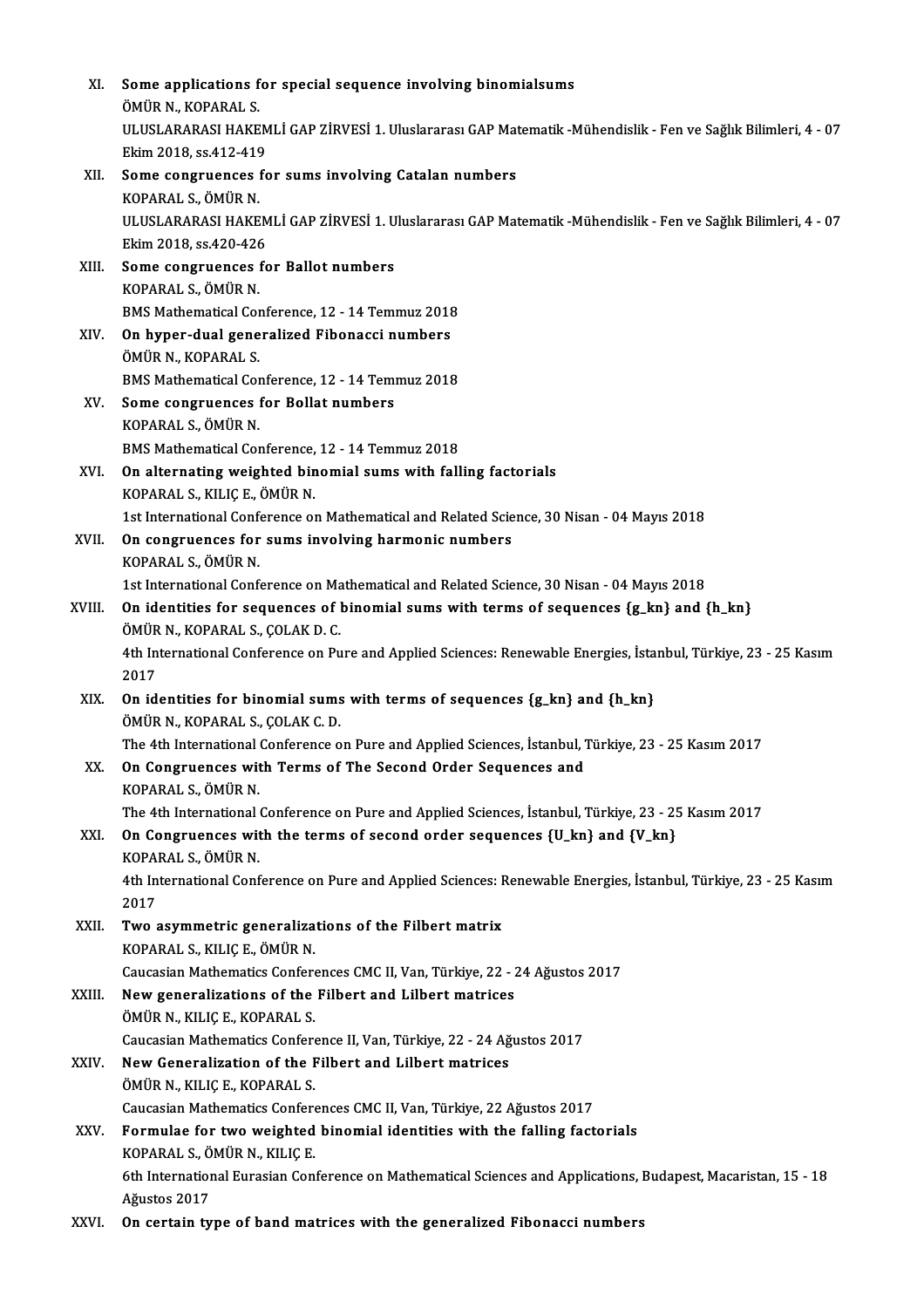ÖMÜRN.,ÇOLAKC.D. ÖMÜR N., ÇOLAK C. D.<br>6th International Eurasian Conference an Mathematical Sciences and Applications IECMSA, Budapest, Macaristan,<br>15 - 18 Ažustes 2017 ÖMÜR N., ÇOLAK C. D.<br>6th International Eura<br>15 - 18 Ağustos 2017<br>Eormula for two we 6th International Eurasian Conference an Mathematical Sciences and Applications<br>15 - 18 Ağustos 2017<br>XXVII. Formula for two weighted binomial identities with the falling factorials<br>XXVII. Formula for two weighted binomial 15 - 18 Ağustos 2017<br>Formula for two weighted l<br>KOPARAL S., ÖMÜR N., KILIÇ E.<br><sup>6th International Eurecian Con</sup> 6th International Eurasian Conference an Mathematical Sciences and Applications IECMSA, Budapest, Macaristan,<br>15 - 18 Ağustos 2017 KOPARAL S., ÖMÜR N., KILIÇ E. 6th International Eurasian Conference an Mathe<br>15 - 18 Ağustos 2017<br>XXVIII. Some permanents of Hessenberg matrices<br>KOBARAL S. ÖMÜR N 15 - 18 Ağustos 2017<br>Some permanents o<br>KOPARAL S., ÖMÜR N. Some permanents of Hessenberg matrices<br>KOPARAL S., ÖMÜR N.<br>4th International Conference on Recent Advances in Pure and Applied Mathematics, İzmir, Türkiye, 11 - 15 Mayıs KOPA<br>4th In<br>2017<br>**Op** 69 4th International Conference on Recent Advances<br>2017<br>XXIX. On congruences involving special numbers<br>2008 PAL S ÖMÜRN 2017<br>XXIX. On congruences involving special numbers<br>KOPARAL S., ÖMÜR N. On congruences involving special numbers<br>KOPARAL S., ÖMÜR N.<br>International Conference an Mathematics and Engineering, İstanbul, Türkiye, 10 - 12 Mayıs 2017<br>On identities for sequences of some binomial sums. KOPARAL S., ÖMÜR N.<br>International Conference an Mathematics and Engineering<br>XXX. On identities for sequences of some binomial sums<br>SENER G.D. ÖMÜR N International Conferer<br>**On identities for sec<br>SENER C. D. , ÖMÜR N.**<br>International Conferer On identities for sequences of some binomial sums<br>ŞENER C. D. , ÖMÜR N.<br>International Conference an Mathematics and Engineering ICOME, İstanbul, Türkiye, 10 - 12 Mayıs 2017<br>Some annligationa to generaliyed bunerhammenia nu \$ENER C. D. , ÖMÜR N.<br>International Conference an Mathematics and Engineering ICOME, İstanbul, Türkiye, 10 - 12 M;<br>XXXI. Some applications to generalized hyperharmonic numbers of order r and matrices<br>PUCN C. ÖMÜP N International Confer<br>Some applications<br>BİLGİN G., ÖMÜR N.<br>International Confer Some applications to generalized hyperharmonic numbers of order r and matrices<br>BİLGİN G., ÖMÜR N.<br>International Conference an Mathematics and Engineering ICOME, İstanbul, Türkiye, 10 - 12 Mayıs 2017<br>On the matrises with th BİLGİN G., ÖMÜR N.<br>International Conference an Mathematics and Engineering ICOME, İstanbul, Türkiye<br>XXXII. On the matrices with the generalized hyperharmonic numbers of order r<br>ÖMÜP N Internation<br>**On the n<br>ÖMÜR N.**<br>The 12th On the matrices with the generalized hyperharmonic numbers of order r<br>ÖMÜR N.<br>The 12th International Conference on Approximation Theory and its Applications, 26 - 29 Mayıs 2016<br>On some songruenses ÖMÜR N.<br>The 12th International Corre<br>XXXIII. On some congruences The 12th International<br>**On some congruenc<br>KOPARAL S., ÖMÜR N.**<br>International Conferen International Conference on Recent Advances in Pure and Applied Mathematics, Muğla, Türkiye, 19 - 23 Mayıs<br>2016 KOPARAL S., ÖMÜR N. International Conference on Recent Advances in Pure and Applied Mathematics, Muğla, Türkiy<br>2016<br>XXXIV. On congruences with the terms of second order sequence and Harmonoc numbers<br>XOPARALS ÖMÜR N 2016<br>**On congruences wit**<br>KOPARAL S., ÖMÜR N.<br>4th International Euro On congruences with the terms of second order sequence and Harmonoc numbers<br>KOPARAL S., ÖMÜR N.<br>4th International Eurasian Conference on Mathematical Sciences and Applications(IECMSA-2015), 31 Ağustos - 03<br>Evlil 2015 KOPARAL S<br>4th Interna<br>Eylül 2015<br>On sensuu 4th International Eurasian Conference on Mathematical Sciences and Applications (IECMSA-20<br>Eylül 2015<br>XXXV. On congruences with the terms of second order sequence and harmonic numbers<br>KOBARALS ÖMÜR N Eylül 2015<br>**On congruences wit**<br>KOPARAL S., ÖMÜR N.<br>4th International Euro 4th International Eurasian Conference on Mathematical Sciences and Applications(IECMSA-2015), 31 Ağustos - 03<br>Eylül 2015 KOPARAL S., ÖMÜR N. 4th International Eurasian Conference on Mathematical Sciences and Applications (IECMSA-2015),<br>Eylül 2015<br>XXXVI. On congruences related to central binomial coefficients Harmonic and Lucas numbers<br>XOBABALS ÖMÜR N Eylül 2015<br>**On congruences rel:**<br>KOPARAL S., ÖMÜR N.<br>Lebanese Internations On congruences related to central binomial coefficients Harmonic and Lucas numbers<br>KOPARAL S., ÖMÜR N.<br>Lebanese International Conference on Mathematics and Applications, Beirut, 26 - 29 Mayıs 2015 KOPARAL S., ÖMÜR N.<br>Lebanese International Conference on Mathematics and Applications, Be<br>XXXVII. On congruences with the terms of the sequences U kn and V kn<br>ÖMÜP N. KORARAL S. Lebanese Internationa<br>**On congruences wit**<br>ÖMÜR N., KOPARAL S.<br>Lebanese Internationa On congruences with the terms of the sequences U kn and V kn<br>ÖMÜR N., KOPARAL S.<br>Lebanese International Conference on Mathematics and Applications, Beirut, 26 - 29 Mayıs 2015 ÖMÜR N., KOPARAL S.<br>Lebanese International Conference on Mathematics and Applications, Beirut,<br>XXXVIII. On congruences with the terms of the sequences {U\_kn} and {V\_kn}<br>ÖMÜR N. KORARAL S Lebanese Internationa<br>**On congruences wit**<br>ÖMÜR N., KOPARAL S.<br>Lebanese Internationa On congruences with the terms of the sequences {U\_kn} and {V\_kn}<br>ÖMÜR N., KOPARAL S.<br>Lebanese International Conference on Mathematics and Applications, 26 - 29 Mayıs 2015<br>Congruences on barmonia numbers and sesend order se OMÜR N., KOPARAL S.<br>Lebanese International Conference on Mathematics and Applications, 26 -<br>XXXIX. Congruences on harmonic numbers and second order sequences<br>OMÜR N. KORARAL S. Lebanese Internationa<br>Congruences on hai<br>ÖMÜR N., KOPARAL S.<br>International Conferes Congruences on harmonic numbers and second order sequences<br>ÖMÜR N., KOPARAL S.<br>International Conference on Algebra and Number Theory, 5 - 08 Ağustos 2014<br>Annligationa of seneralized Eibenassi autocorrelation ÖMÜR N., KOPARAL S.<br>International Conference on Algebra and Number Theory, 5 -<br>XL. Applications of generalized Fibonacci autocorrelation<br>ÖMÜR N. KORARAL S. Applications of generalized Fibonacci autocorrelation<br>ÖMÜR N., KOPARAL S. International Congress In Honour Of Professor Ravi P. Agarwa, 23 - 25 Temmuz 2014 XLI. Applications of generalized Fibonacci autocorrelation sequences  $\{\Gamma_{n}(k,n\)}(\tau)\}$   $\{\tau\}^{\wedge}\{\infty\}$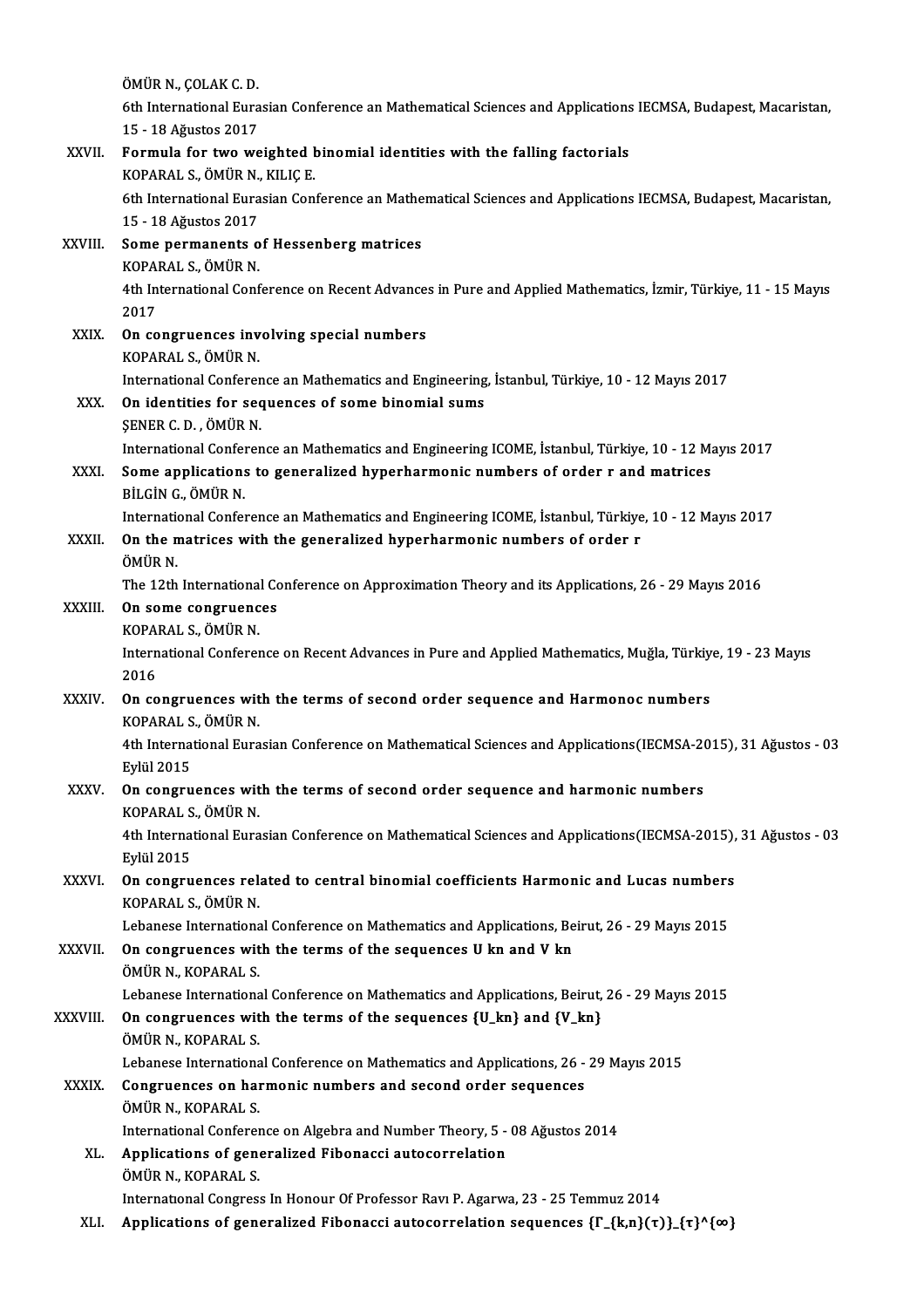|             | ÖMÜR N., KOPARAL S.                                                                                                                                                                |
|-------------|------------------------------------------------------------------------------------------------------------------------------------------------------------------------------------|
|             | International Congress In Honour Of Professor Ravi P. Agarwal, 23 - 26 Haziran 2014                                                                                                |
| XLII.       | C n a b p q r genelleștirilmiș dizisinin bazı özellikleri<br>TÜRKER ULUTAŞ Y., ÖMÜR N.                                                                                             |
|             | XXVI. Ulusal Matematik Sempozyumu, Diyarbakır, Türkiye, 4 - 07 Eylül 2013                                                                                                          |
| XLIII.      | Bp kd sayılarını içeren bazı kongrüanslar                                                                                                                                          |
|             | KOPARAL S., ÖMÜR N.                                                                                                                                                                |
|             | XXVI. Ulusal Matematik Sempozyumu, Diyarbakır, Türkiye, 4 - 07 Eylül 2013                                                                                                          |
| <b>XLIV</b> | Genelleştirilmiş Fibonacci ve Lucas dizilerinin terimlerini içeren ilkel Pisagor üçlüleri                                                                                          |
|             | ŞENER C.D., ÖMÜR N.                                                                                                                                                                |
|             | XXVI. Ulusal Matematik Sempozyumu, Diyarbakır, Türkiye, 4 - 07 Eylül 2013                                                                                                          |
| XLV.        | B_{p,k}^{d} sayılarını içeren bazı kongrüanslar<br>KOPARAL S., ÖMÜR N.                                                                                                             |
|             | XXVI. Ulusal Matematik Sempozyumu, Türkiye, 4 - 07 Eylül 2013                                                                                                                      |
| XLVI.       | Finite sums involving generalized Fibonacci and Lucas numbers                                                                                                                      |
|             | KILIÇ E., ÖMÜR N., TÜRKER ULUTAŞ Y.                                                                                                                                                |
|             | International Conference on Discrete Mathematics and Computer Science, Mohammedia, Morocco, 4 - 19 Temmuz                                                                          |
|             | 2011                                                                                                                                                                               |
| XLVII.      | Generalized binary recurrent Quasi Cycles matrices                                                                                                                                 |
|             | KILIÇ E., TÜRKER ULUTAŞ Y., ÖMÜR N.                                                                                                                                                |
| XLVIII.     | International Conference on Discrete Mathematics and Computer Science, Marocco, 5 - 07 Temmuz 2011<br>V kn genelleştirilmiş Luccas dizisinin terimlerinin çarpımlarının toplamları |
|             | KILIÇ E., TÜRKER ULUTAŞ Y., ÖMÜR N.                                                                                                                                                |
|             | 5. Ankara Matematik Günleri, TOBB Ekonomi ve Teknoloji Üniv., Ankara, , , (2010) Tez:, Ankara, Türkiye, 3 - 05                                                                     |
|             | Haziran 2010                                                                                                                                                                       |
| XLIX.       | The p q Fibonacci hyperbolic functions and their properties<br>GÜLFER T., ÖMÜR N., TÜRKER ULUTAŞ Y.                                                                                |
|             | The 13th International Conference on Fibonacci Numbers and Their Applications, Patras, Yunanistan, 7 - 11                                                                          |
|             | Temmuz 2008                                                                                                                                                                        |
| L.          | On Fibonacci k vectors and their applications                                                                                                                                      |
|             | ÖMÜR N., TÜRKER ULUTAŞ Y.                                                                                                                                                          |
|             | The 13th International Conference on Fibonacci Numbers and Their Applications, Patras, Yunanistan, 7 - 11<br>Temmuz 2008                                                           |
| LI.         | İç İçe Girmiş Dörtgenler İçin Kelebek Teoremi                                                                                                                                      |
|             | GÜLFER T., ÖMÜR N.                                                                                                                                                                 |
|             | V.Ulusal Geometri Sempozyumu, Sakarya, Türkiye, 4 - 07 Temmuz 2007                                                                                                                 |
| LII.        | Üçgen Düzleminde İsogonal Eşlenik Noktalar                                                                                                                                         |
|             | ÖMÜR N., SERVETTİN B.                                                                                                                                                              |
| LIII.       | III. Geometri Sempozyumu, Eskişehir, Türkiye, 4 - 06 Temmuz 2005<br>Fibonacci Sayıları ve Bazı Matrisler Arasındaki İlişkiler                                                      |
|             | TÜRKER ULUTAŞ Y., ÖMÜR N.                                                                                                                                                          |
|             | XVII. Ulusal Matematik Sempozyumu, Bolu, Türkiye, 23 - 25 Ağustos 2004                                                                                                             |
| LIV.        | Altın Oranın Çeşitli Yapıları                                                                                                                                                      |
|             | ÖMÜR N., TÜRKER ULUTAŞ Y.                                                                                                                                                          |
|             | II. Geometri Sempozyumu, Sakarya, Türkiye, 30 Haziran - 03 Temmuz 2004                                                                                                             |
| LV.         | Üçgenlerin Matris Gösterimi ve Bazı Bağıntılar                                                                                                                                     |
|             | SERVETTIN B., ÖMÜR N.<br>XIV. Ulusal Matematik Sempozyumu, Eskişehir, Türkiye, 19 - 22 Eylül 2001                                                                                  |
| LVI.        | Bir Üçgen ile Buna Bağlı Çemberlerin Oluşturduğu Üçgenler Arasındaki Bağıntı                                                                                                       |
|             | ÖMÜR N., SERVETTIN B.                                                                                                                                                              |
|             | Balıkesir Üniversitesi Matematik Sempozyumu, Sarımsaklı, Türkiye, 5 - 07 Haziran 1997                                                                                              |